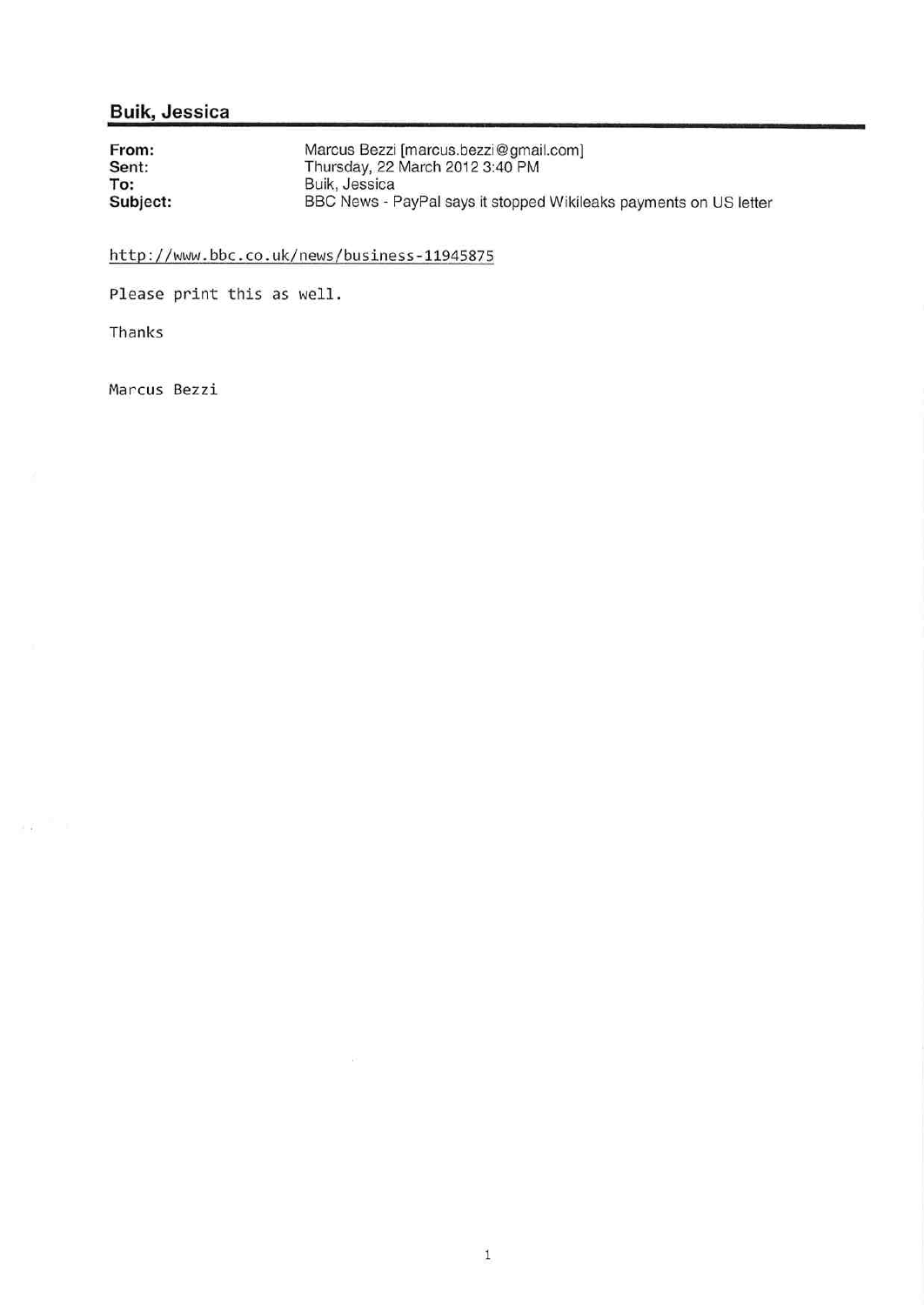

**BUSINESS** 

8 December 2010 Last updated at 18:02 GMT

# PayPal says it stopped Wikileaks payments on US letter

PayPal has said that its decision to stop people from using its service to make donations to Wikileaks was made after a letter from the US government.

A vice-president at the online payments firm said the State Department had said that the activities of the website were illegal in the US.

PayPal suspended payments to Wikileaks last week, and has been followed by Visa Europe and Mastercard.

Amazon and Swiss bank PostFinance have also cut ties with Wikileaks.

PayPal's vice-president Osama Bedier told a conference that the company's acceptable use policy group had decided to suspend Wikileaks' account after the State Department sent a letter on 27 November, adding that it was a "straightforward" decision.

The company, which is owned by US online auction giant eBay, later clarified that Mr Bedier's comments referred to a letter sent from the State Department to Wikileaks, not directly to Paypal.

A State Department official also said the government department had not contacted Paypal.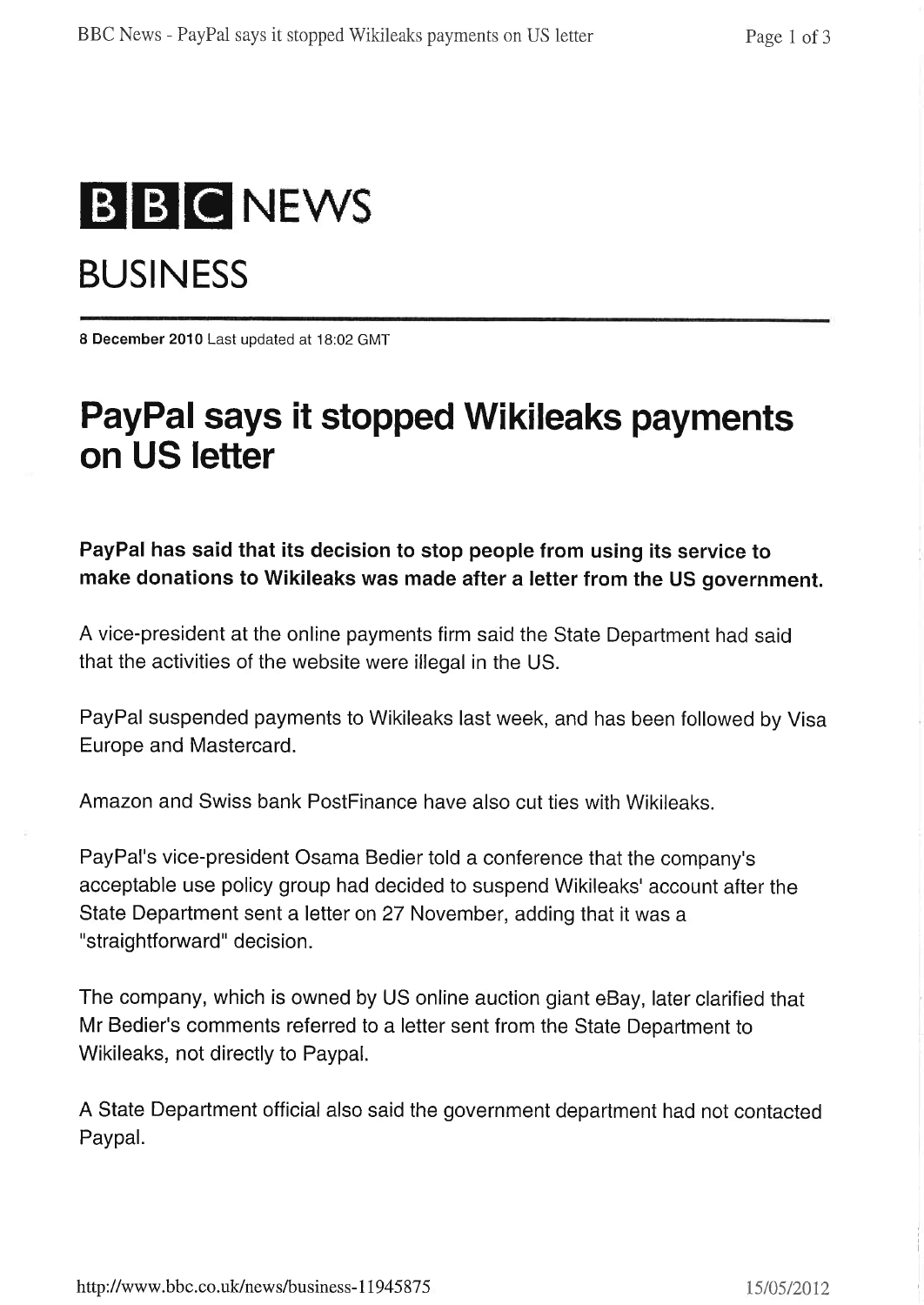US Assistant Secretary of State for Public Affairs Philip Crowley tweeted: "The US government did not write to PayPal requesting any action regarding #Wikileaks. Not true."

### Legal threat

On Tuesday, Mastercard said that it was suspending payments to Wikileaks "until the situation is resolved".

This was followed by Visa Europe on Wednesday, which said it would be carrying out an investigation into the whistle-blowing website.

Visa Europe said it wanted to determine whether the nature of Wikileaks' business "contravenes Visa operating rules".

Both companies are now facing the threat of legal action from the lT company that enables Wikileaks to accept credit and debit card donations.

Datacell, which operates from Switzerland and lceland, said it would move immediately to try to force Visa Europe and Mastercard to resume allowing payments to the whistle-blowing website.

Datacell claimed in its statement that Visa had come under political pressure and had "put priority on political influence over the law'.

It added that the credit card company's actions were harming both Datacell and Wikileaks.

A spokeswoman for Visa Europe said it would not be making any comment regarding Datacell at this time. Mastercard has also yet to make a statement on the matter.

Mastercard has, however, commented on claims that pro-Wikileaks internet hackers had brought down its website.

Mastercard said there was "no impact" on people's ability to use their cards for transactions.

Datacell's chief executive Andreas Fink urged Visa to "just simply do their business where they are good at - transferring money".